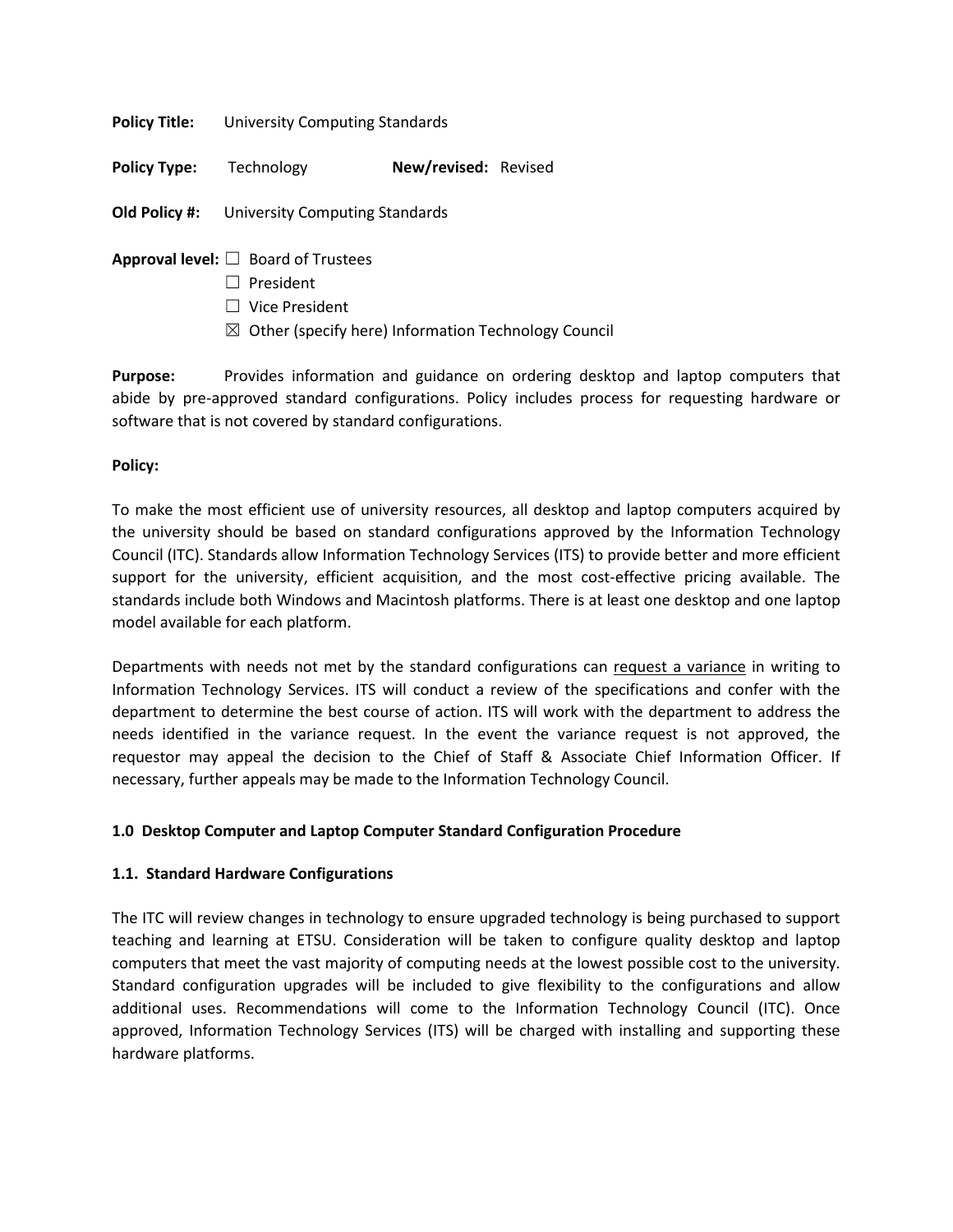#### **1.2. Standard Software Configurations**

The ITC will also review software technology and recommend a basic software image to be installed on each of the configurations. ITS will be charged with installing and supporting these software applications on all desktops and laptops. ITS will work with vendors to have the software image pre-installed, where appropriate, to streamline installation.

# **1.3. Publicizing the Configurations**

ITS will be responsible for publicizing the standard configurations. ITS will also maintain configuration information and purchasing instructions on their web site [\(http://www.etsu.edu/its\)](http://www.etsu.edu/its/).

## **1.4. Configuration Assistance**

ITS's Computing Technology Services group will assist in the configuration of desktop or laptop computers. Faculty and staff can call (9-4648) or email [\(itshelp@etsu.edu](mailto:oithelp@etsu.edu?Subject=) ) the ITS Help Desk to make this request. A customer support specialist will schedule a time to visit the employee's office and discuss their computing needs and configuration options.

## **1.5. Submitting a Requisition for a Standard Configuration**

The department will complete and submit to the Purchasing department a departmental requisition for a desktop or laptop computer through the eBucs procurement system only. ITS must approve all desktop and laptop computer orders placed through eBucs. Computers, desktop or laptop, cannot be purchased with a university Procard.

# **1.6. Submitting a Requisition for a Variance from the Standard Configuration**

Departments requiring equipment that is not available as a university standard configuration may complete and submit a variance request form to Information Technology Services The submitted form should include an explanation addressing why the university standard configuration is not appropriate for their needs. This can be the result of incompatibilities of required software or hardware or a vendor requirement. This requisition and request for variance will be reviewed by the appropriate ITS staff who will consult with the requestor to determine if the variance request will be approved. Records will be maintained for approved variances. These will be used as consideration in adopting new standard configurations.

#### **1.7. Variance Request Appeals**

If the variance request is not approved the requestor will be supplied with the reasoning and justification for the decision. The requestor can appeal the decision to the Chief of Staff and Associate Chief Information Officer, who will consult the Chief Information Officer and/or the Information Technology Council if necessary. Non-approved requests will not be processed.